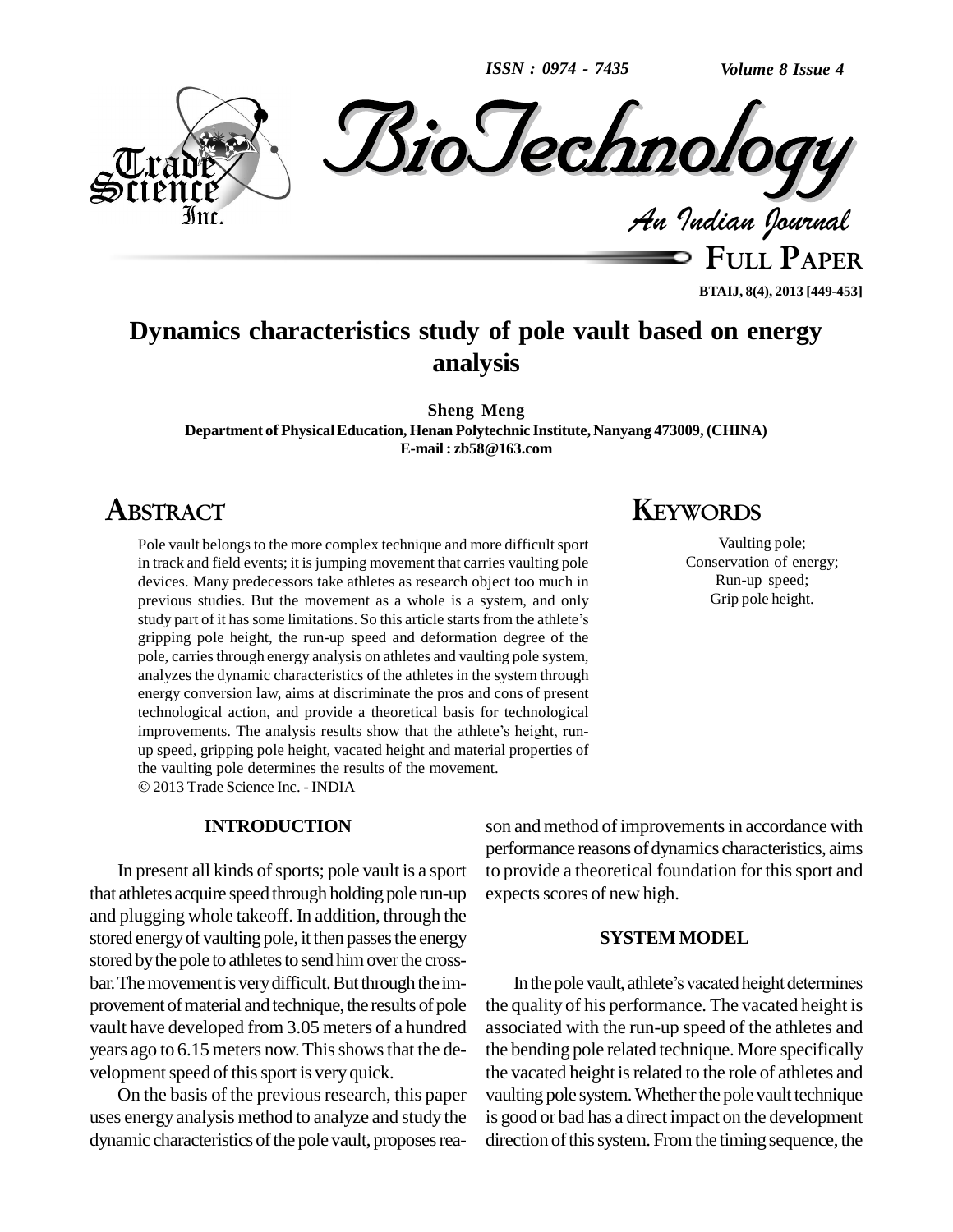

**Figure 1 : Schematic diagram of polevault**

system needs to go through the technical process, as shown in Figure 1.

#### **System energy conversion process of pole vault**

When athletes finish run-up, the takeoff initial velocity obtained is supposed to be  $v_1$  in the direction of horizontally forward. In addition assume the distance from the body center of gravity to the ground is  $h$ ; the distance from the body center of gravity to the end of the vaulting pole is  $l_0$  (the height of the grip pole). Body by  $W_2$ , mass is indicated by  $m$ . When the athletes finish pole thrust, the instant speed leaving the ground is  $v_2$ . The their e distance between bodycenter of gravity and the end of vaulting pole is  $d$ . Figure 2 shows this process.

When athletes is carrying through action  $\hat{ }$ , the kinetic energy that athletes have is denoted by  $E_{k1}$ , gravitational potential energy that athletes have is denoted by  $W_1$ , elastic potential energy that vaulting pole has is denoted by  $E_{T_1}$ , the total energy of the system is  $E_1$ , different their expression is shown in formula  $(1)$ :



**Figure 2 : Schematic diagram of take-off process and cross over the hurdle process**

$$
\begin{cases}\nE_{k1} = \frac{1}{2} m v_1^2 \\
W_1 = mgh \\
E_{T1} = 0 \\
E_1 = E_{k1} + W_2 + E_{T1}\n\end{cases}
$$
\n(1)

When athletes is carrying through action  $a\$ , the kinetic energy that athletes have is denoted by  $E_{k2}$  , gravitational potential energy that athletes have is denoted by  $W_2$  , elastic potential energy that vaulting pole has is denoted by  $E_{T2}$ , the total energy of the system is  $E_2$ , their expression is shown in formula  $(2)$ :

$$
\begin{cases}\nE_{k2} = \frac{1}{2} m v_2^2 \\
W_2 = mgh \\
E_{T1} \neq 0 \\
E_2 = E_{k2} + W_2 + E_{T2}\n\end{cases}
$$
\n(2)

, difference between bodyweight and the pole weight, As in the take-off process the ground does not produce torque to the end of the pole and there is great according to moment of momentum theorem there is quantitative relation of process a\$shown in formula (3):<br>  $mv_1 h = mv_2 d$  (3)

$$
mv_1 h = mv_2 d \tag{3}
$$

Substitute formula  $(3)$  into formula  $(2)$ , then we have formula(4): mula (4):<br>1  $(\mathbf{v}, \mathbf{h})^2$ 

$$
E_2 = \frac{1}{2} m \left( \frac{v_1 h}{d} \right)^2 + mgh + E_{T2}
$$
 (4)

When there is no energy loss, the elastic potential energy is shown in formula  $(5)$ :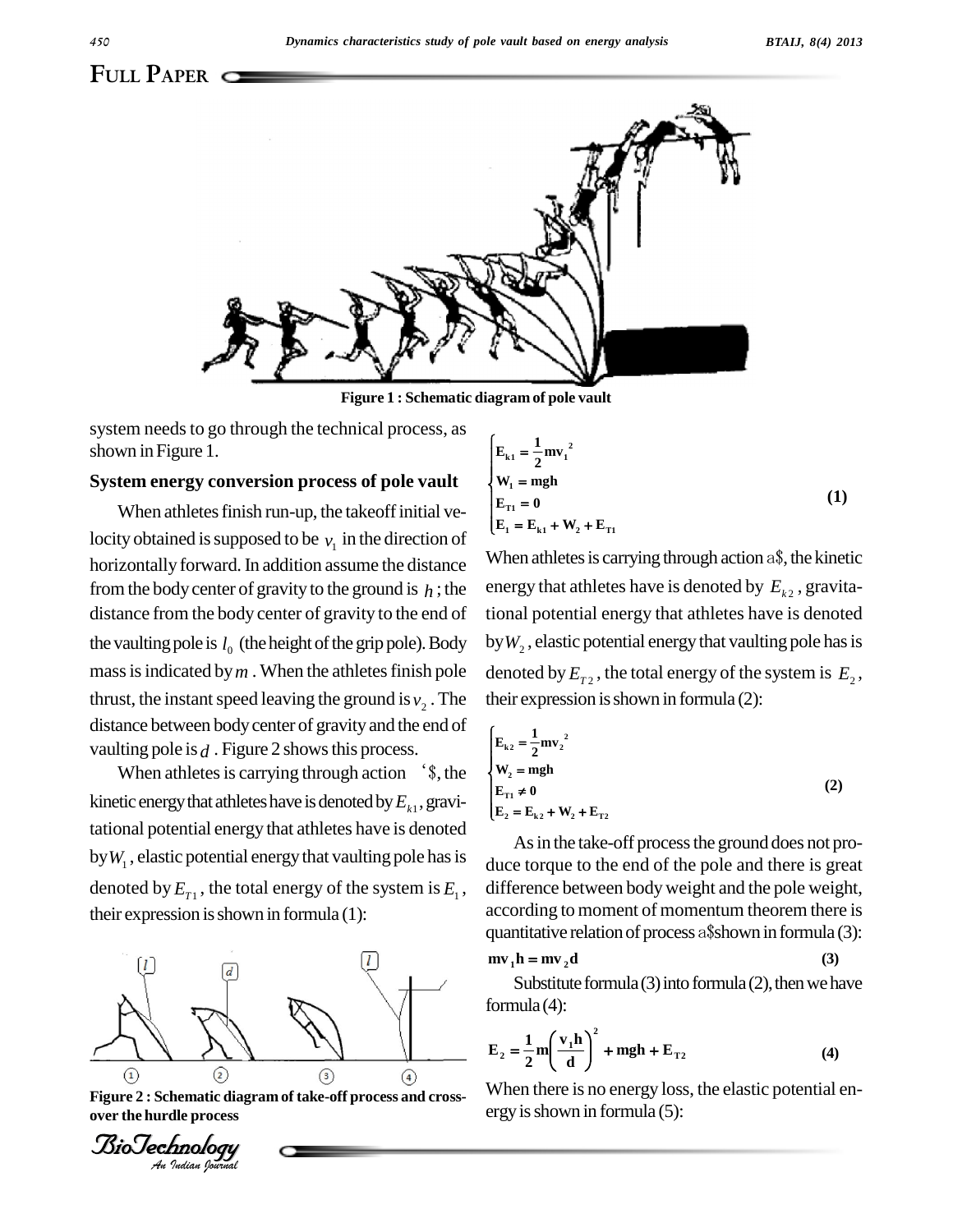$$
E_{T2} = \frac{1}{2} m v_1^2 \left(\frac{d-h}{d}\right)^2
$$
 (5)

ī

When athletes is carrying through action  $c\$ , the kinetic energy that athletes have is zero, elastic potential en-<br>ergy that vaulting pole has is zero, all of them is con-<br>verted to the athlete's gravitational potential energy. The ergy that vaulting pole has is zero, all of them is con-

total energy of the system 
$$
E_3
$$
 is shown in formula (6):  
\n $E_3 = E_2 = mgl_0$  (6)  $\frac{f_3}{2}$   
\n2.2. System energy conversion efficiency of

## **2.2. System energy conversion efficiency of pole vault**

Asthere is energy lossin the process of the pole holding and hole insertion, the elastic potential energy owned by the pole after the jump should satisfy formula (7):  $-\mathbf{h}$ )<sup>2</sup>

(7):  

$$
E_{T2} < \frac{1}{2} m v_1^2 \left(\frac{d-h}{d}\right)^2
$$
 (7)

Then the poleswill also have lossin the process of deformation recovery. Based on the energy recovery coefficient of the material, in the case of athletes technique is standard, the energy recovery coefficient is only associated with the pole material, which is smaller than 1. The conversion relationship between elastic potential energy  $E_T$  and the mechanical energy *W* is shown in formula (8) below: in formula (8) below:<br> $\mathbf{E}_{\mathbf{r}} = \mathbf{W} + \mathbf{\Delta} \mathbf{E}_{\mathbf{r}}$ 

$$
\begin{cases} \mathbf{E}_{\mathrm{T}} = \mathbf{W} + \Delta \mathbf{E}_{\mathrm{T}} \\ \mathbf{W} = \lambda \mathbf{E}_{\mathrm{T}} \end{cases}
$$
 (8)

In formula (8)  $\Delta E_{\tau}$  stands for the loss of elastic potential energy.

Substitute formula  $(8)$  into formula  $(4)$  and  $(6)$  the elastic potential energy in processa\$ can be calculated,

as shown in formula (9):  
\n
$$
\mathbf{E}_{\text{T2}} = \frac{\mathbf{mg}(\mathbf{I} - \mathbf{h}) - \frac{1}{2}\mathbf{m}\left(\frac{\mathbf{v}_1\mathbf{h}}{d}\right)^2}{\lambda}
$$
\n(9)

The expression of mechanical efficiency in energy conversion processisshown asformula (10):

$$
\eta = \frac{2g(1-h) - \left(\frac{v_1h}{d}\right)^2}{\lambda v_1^2 \left(\frac{d-h}{d}\right)^2} \times 100\%
$$
 (10)

The formula (10) shows that, the method to im prove the mechanical efficiency is to reduce the value

of  $d$  and increase the value of  $v_1$ . In the operation it is to increase the bending degree of the vaulting pole and increase the final speed of run-up.

## **The mechanical property of vaulting pole**

 $Sheng$  *Meng* 

The continuous development of science and technology makes the material of vaulting constantly change too. The direction of change is: 1) the mass is light; 2) fatigue strength is high;  $3$ ) the bending can withstand is large. The vaulting pole used in modern Olympic Games is FRP (fiber reinforce plastic) composite materials that satisfies these conditions.

Suppose the inner diameter of the vaulting pole is *D* , and the outerwall thickness of vaulting pole is *y* . Parameterchanges with the length of. The density of the homogeneous vaulting pole is. The expression of the vaulting pole mass is as formula  $(11)$ . The deformation schematic diagram of homogeneous vaulting pole is shown in Figure 3.



**Figure 3 : Deformation schematic diagramof homogeneous pole**

In Figure 3 <sup>the</sup> is a front view, a\$ is a sectional<br>  $\sqrt{v}$ .<br>  $\ln \frac{1}{v(x)}$  is a sectional<br>  $\ln \frac{1}{v(x)}$  is a sectional view.

view.  
\n
$$
M = D\rho \pi \int_0^1 y(x) dx
$$
\n(11)

deformation of the pole is not endless change. When it When the pole receives the axial force, the pole can bend freely.Because the pole is homogeneous and elastic, the curved shape should be circular arc, and the radius of curvature is the radius of the circular arc. The is subjected to a critical force, the material will produce the initial deformation, and satisfies formula  $(12)$ :

$$
F_{\min} = \frac{\pi^3 \mathbf{E} \mathbf{D}^4}{l^2} \tag{12}
$$

In formula  $(12)$  is the young modulus, and is the length of the pole. The formula  $(12)$  shows that in order

*IsioTechnology*<br>An Indian Journal

$$
45i
$$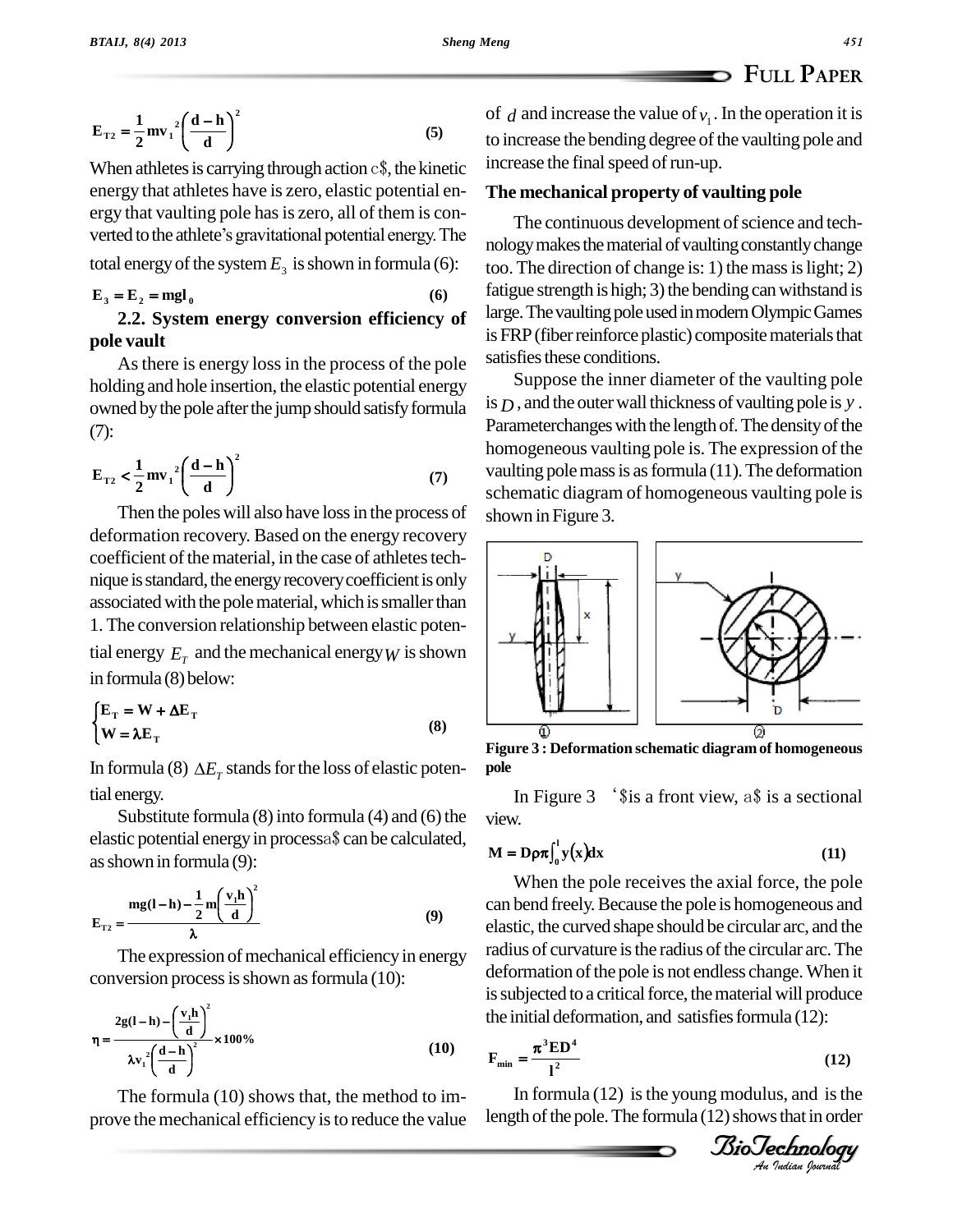# **FULL PAPER**

tomake vaulting pole produce the initial deformation it need to add a large force. If the momentum that athletes produced is less than the initial value to make the pole bend, the effect of the vaulting pole and the rigid pole isthe same, and this will increase the energy loss when thrusting the pole. If add initial deformation in the process of pole vaulting, then can be greatly reduced. The cross section of vault pole used in Olympics is oval. When plugging the holemake the long axis parallel to the ground can easily reach this and achieve a minimum energyloss.

## **Other factors of pole vault system**

Since the mass of the pole is relatively very small to the mass of the athlete, according to formula  $(1)-(6)$  1 athlete's final pole vault resultcan be approximately ex-

pressed as the form of formula (13):  
\n
$$
H = \frac{v_1^2}{2g} + \frac{E_1 - E_{k1} - W - \Delta E_T}{mg} + I_0
$$
\n(13)

the smallerbecomes; the smaller grip pole height is, the smallerbecomes. Fromexperience the relationship bethe smallerbecomes; the smaller grip pole height is, the<br>
smallerbecomes. From experience the relationship be-<br>
tween grip pole height and athlete's height is shown in<br>
formula (14):<br>  $(2H_0) \le I_0 \le (2H_0 + 20cm)$ <br>
(14)<br>  $(1$ formula (14):

$$
(2H_0) \le I_0 \le (2H_0 + 20cm) \tag{14}
$$

Formula (13) and (14) shows that the performance  $\overline{\phantom{a}}$  5 of athletes is not only related to athlete's mass but also to lifter arm's height of athletes; one with high height can achieve relatively better results.

the athletes. In the transformation process, there is the  $\frac{W}{2}$ and increase the final speed of the run-up, which can To sum up: the kinetic parameters, speed and height in pole system are fundamental factors to reflect the 6 results. In the course of movement, reduce the loss of effective speed. Through the system internal force role make the initial velocity (also known as initial kinetic energy) when take-off convert into the elastic potential<br>energy of the elastic pole with maximum extent. Then energy of the elastic pole with maximum extent. Then  $\frac{7}{1}$  The athlete's personal body weight also determine deliver it to the human body through the vaulting pole and transformit into gravitational potential energy of energy loss. In order to increase the takeoff speed, one  $8$ can increase the shape variables of the vaulting pole effectively improve the take-off speed and mechanical efficiency. For the material properties of the elastic pole, we should follow the characteristics. When athlete is  $\frac{1}{1}$ 

plugging the hole, he should make the long axis parallel to the ground, which helps reduce mechanical energy loss, and helps to increase the mechanical efficiency and athletic performance. Athletes' performance to some extent is related to the gripping pole height, the personal height and individual weight. The higher the height is, the higher the standard gripping pole height becomes and the better personal achievement is. The lighter the athlete's weight is, the better personal achievement becomes.

### **CONCLUSIONSAND SUGGESTIONS**

#### **Conclusions**

- This paper uses energy analysis method to observe kinetic parameters in the motor process of pole vault, which well reflects this sport;
- Increasing the final velocity of run-up contributes to the take-off speed, which is of great help for athletes performance;
- During the take-off process, one should try to increase the shape variables of the vaulting pole, which will help save the useful mechanical energy, and plays a good role in improving the mechanical efficiency;
- 4 Increase the height of the pole gripping can improve athletic performance;
- The cross-sectional shape of the pole is designed into an oval shape, which helps to reduce the initial deformation force of the elastic pole, make the pole quickly produce deformation, and reduce the me chanical energy loss from the ground impulse; quickly produce deformation, and reduce the mechanical energy loss from the ground impulse;<br>6 Players' height problem largely determines the
- chanical energy loss from the ground impulse;<br>Players' height problem largely determines the<br>athlete's standard height of gripping pole. The standard height of gripping pole also increases with the increase of lifter arm height. Increase standard height<br>of gripping pole helps improve athletic performance;<br>The athlete's personal body weight also determine of gripping pole helps improve athletic performance;
- the results of the movement on the one hand, and achievements increases with the decrease of weights;
- The energy analysis method well analyzed the system model composed of athletes and vaulting pole; the scientific formulation of kinematic parameters reflects the technical feasibility of the movement.

#### **Suggestions**

We should develop new materials to make the ma-

*Indian Journal*